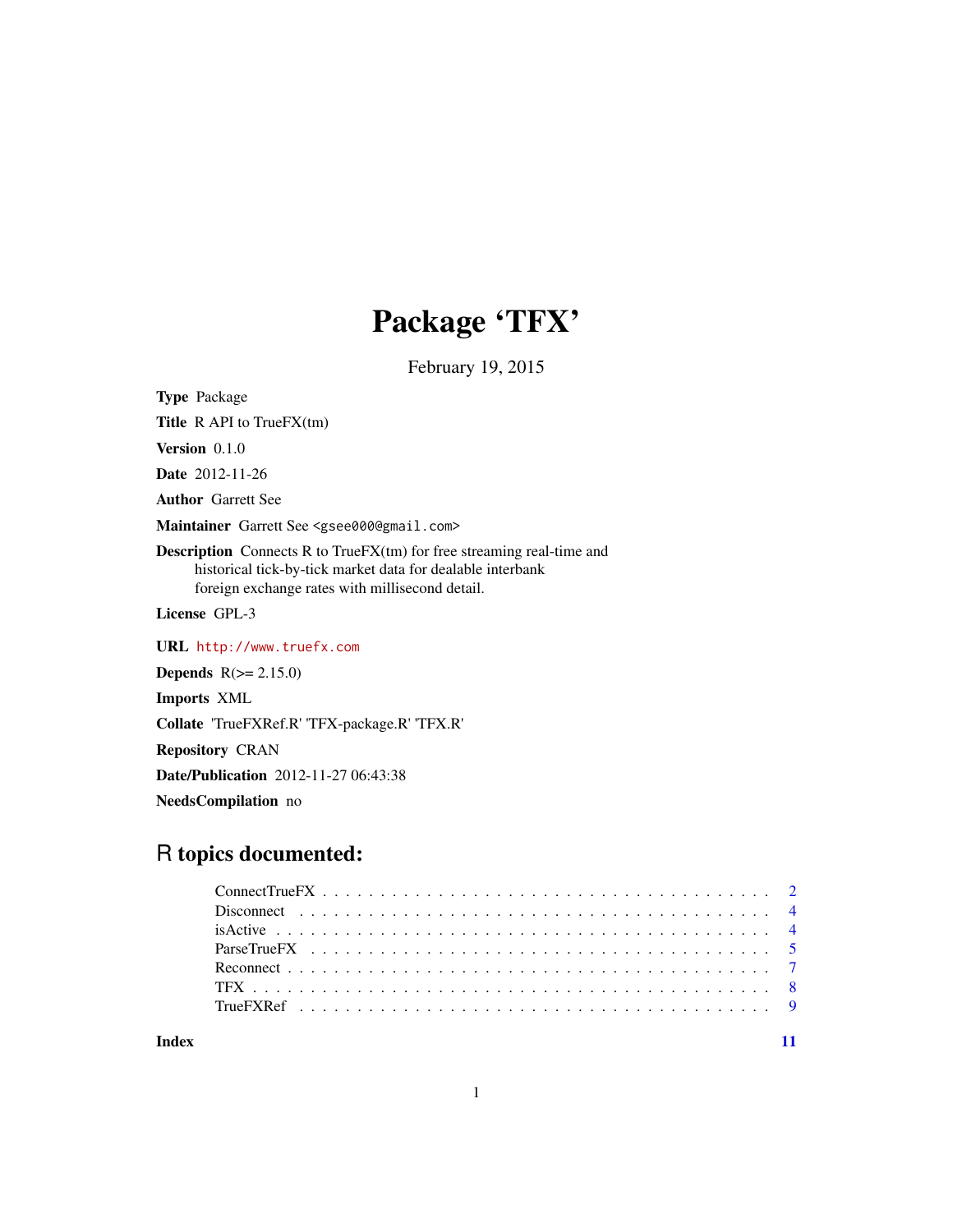<span id="page-1-1"></span><span id="page-1-0"></span>ConnectTrueFX *Query TrueFX(tm)*

#### <span id="page-1-2"></span>Description

Create a session with TrueFX(tm) and request market data.

## Usage

```
ConnectTrueFX(currency.pairs, username, password,
 qualifier = "default", format, snapshot = FALSE)
QueryTrueFX(session, parse.response = TRUE,
 pretty = TRUE, reconnect = TRUE)
```
#### Arguments

|                | currency pairs character vector, or comma delimited string of Symbols (ISO names) of currency<br>pairs. (e.g. "EUR/USD, AUD/USD", or c("EUR/USD", "AUD/USD")). If missing<br>or if nchar (currency pairs) $\leq 1$ , the Symbols of all currency pairs for which<br>TrueFX(tm) provides historical data will be used (see references section). |
|----------------|------------------------------------------------------------------------------------------------------------------------------------------------------------------------------------------------------------------------------------------------------------------------------------------------------------------------------------------------|
| username       | character. A registered TrueFX(tm) user name; required to establish an authen-<br>ticated session.                                                                                                                                                                                                                                             |
| password       | character. A registered TrueFX(tm) password; required to establish an authenti-<br>cated session                                                                                                                                                                                                                                               |
| qualifier      | any string; required to establish an authenticated session. ("default" by default)                                                                                                                                                                                                                                                             |
| format         | One of "default", "csv", or "html". Indicates the format for the HTTP Response.                                                                                                                                                                                                                                                                |
| snapshot       | logical. No incremental updates if TRUE                                                                                                                                                                                                                                                                                                        |
| session        | a TFX session object created by Connect True FX.                                                                                                                                                                                                                                                                                               |
| parse.response | logical. Should the results be passed through ParseTrueFX before returning?                                                                                                                                                                                                                                                                    |
| pretty         | logical. Passed to ParseTrueFX. Indicates whether to format the parsed results<br>and convert to data. frame. Ignored if parse. response is not TRUE                                                                                                                                                                                           |
| reconnect      | logical. If the TFX session has timed out, should it be reconnected?                                                                                                                                                                                                                                                                           |

## Details

If no currency.pairs are provided to ConnectTrueFX, the 15 pairs for which TrueFX(tm) offers historical data will be used. Note that only the first 10 of these are returned in an unauthenticated session.

ConnectTrueFX will create a TFXsession classed object that can be used in calls to QueryTrueFX to request market data.

Of the three formats, "default" is the most timely (updates first)and "csv" is the most delayed (updates last)

the "csv" and "html" formats have the "High" and "Low" columns backwards. ("default" does not). This may be corrected for in a future release if the TrueFX(tm) Web service doesn't correct it first.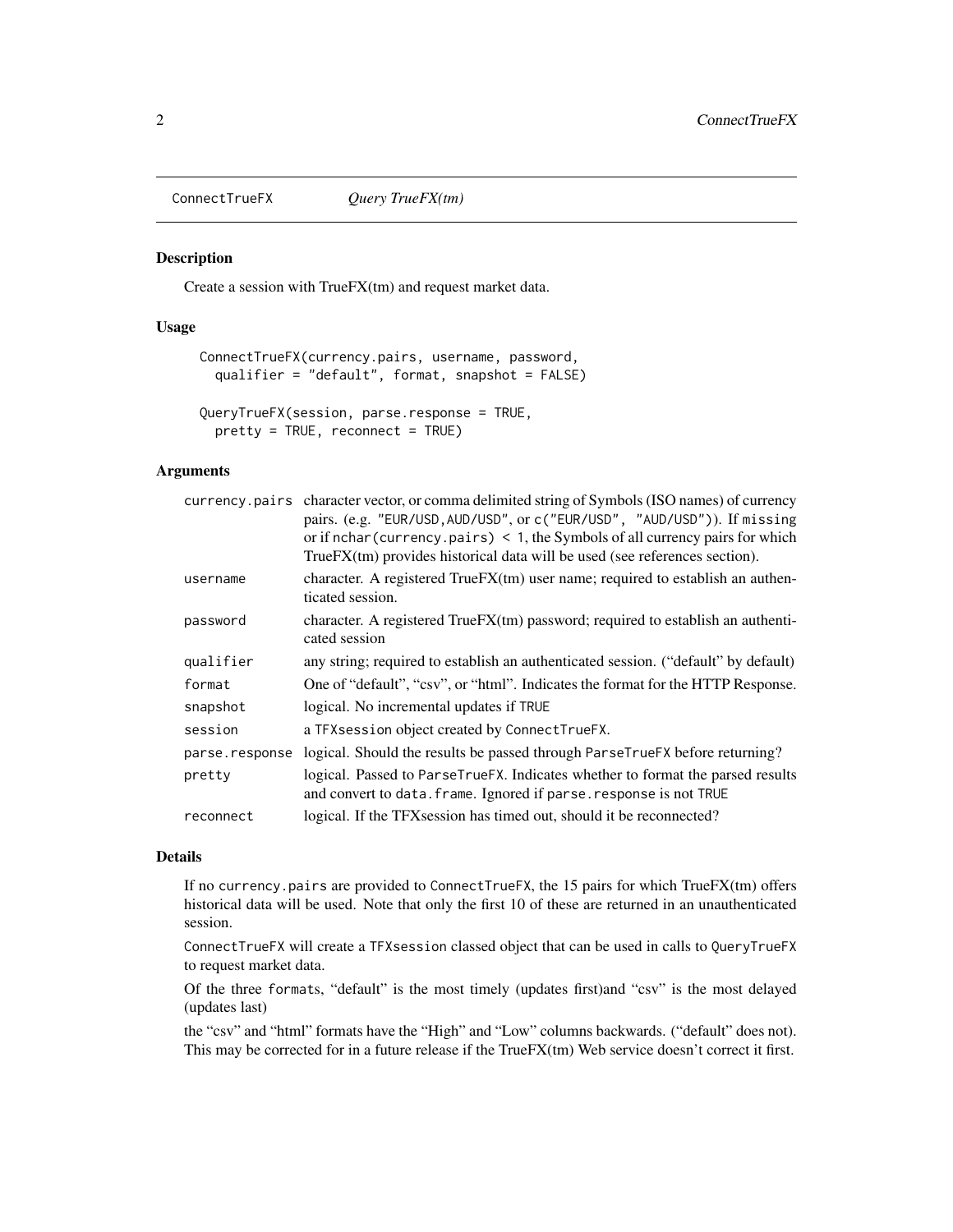## <span id="page-2-0"></span>ConnectTrueFX 3

### Value

ConnectTrueFX returns a TFXsession object that is a TrueFX(tm) server-generated session ID returned with a successful authenticated session request. It is a colon delimited string with username, password, qualifier, and the time (in milliseconds) that the session was created.

QueryTrueFX returns the results of a TrueFX(tm) request using

#### Note

the formal arguments start with the same lowercase letter as their corresponding TrueFX(tm) Market Data Web Query Parameters

#### Author(s)

Garrett See

## References

[http://www.truefx.com/dev/data/TrueFX\\_MarketDataWebAPI\\_DeveloperGuide.pdf](http://www.truefx.com/dev/data/TrueFX_MarketDataWebAPI_DeveloperGuide.pdf) <http://truefx.com/?page=downloads> to see for which pairs TrueFX(tm) provides historical data.

## See Also

[ParseTrueFX](#page-4-1), [Reconnect](#page-6-1), [TrueFXRef](#page-8-1)

#### Examples

```
## Cannot run these because there may not be an internet connection
## Not run:
QueryTrueFX() #unauthenticated
QueryTrueFX(pretty=FALSE)
QueryTrueFX(parse=FALSE)
```

```
## For authenticated session, you must have a username and password (it's free).
## Use your username and passward instead of JSTrader and Ou812
id <- ConnectTrueFX('EUR/USD,GBP/USD', username='JSTrader', password='Ou812')
QueryTrueFX(id)
QueryTrueFX(ConnectTrueFX(username='JSTrader', password='Ou812',
                          format='csv'), parse=FALSE)
```

```
QueryTrueFX(ConnectTrueFX(username='JSTrader', password='Ou812',
                          format='html'), parse=FALSE)
```

```
## If you have shiny installed
## install.packages("shiny", repos="http://rstudio.org/_packages")
library(shiny)
runGist("4122626")
## view the code for this shiny app at
#browseURL("https://gist.github.com/4122626")
```
## End(Not run)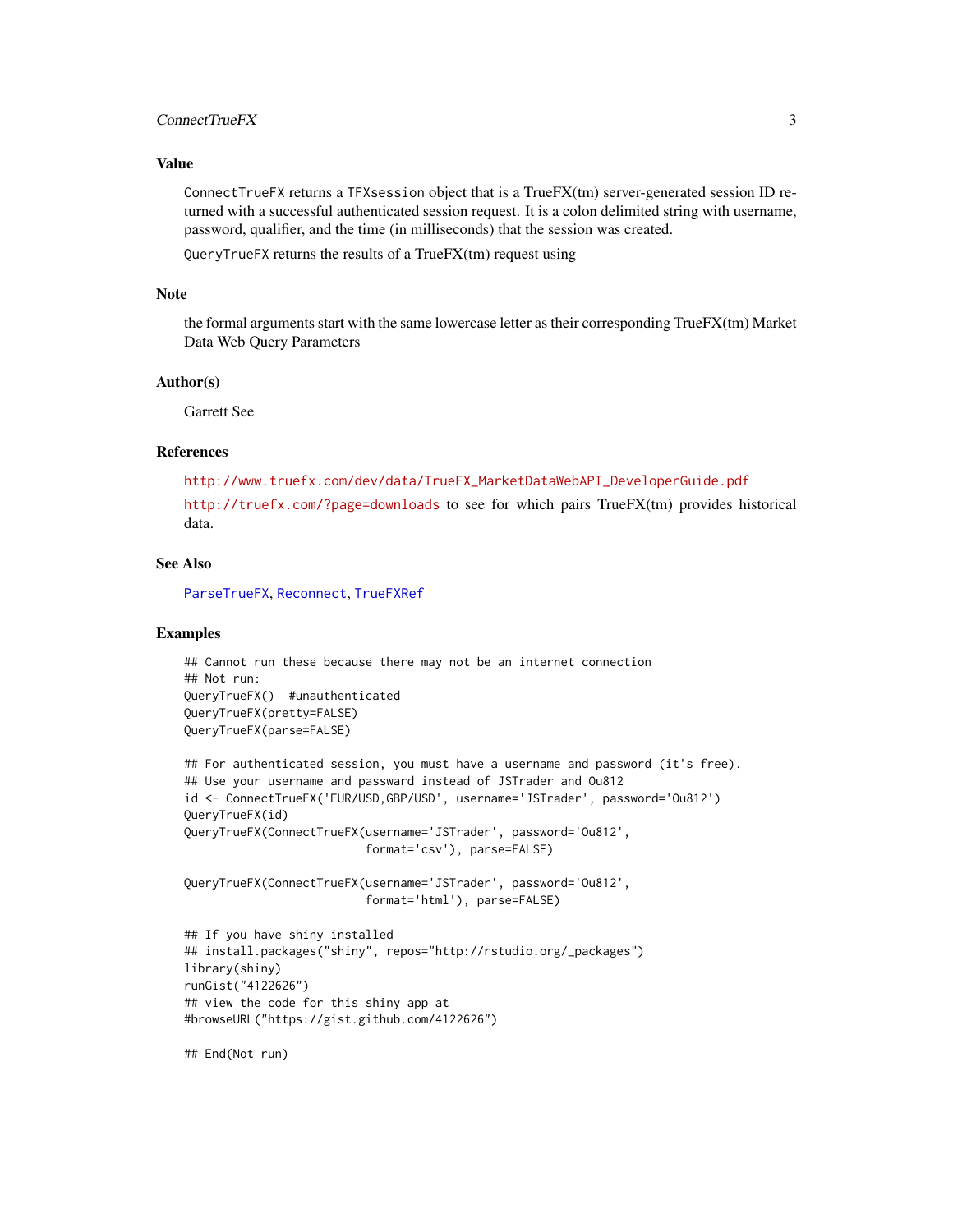<span id="page-3-1"></span><span id="page-3-0"></span>

## Description

Disconnect a session (make it inactive).

## Usage

```
Disconnect(x, ...)
```

```
## S3 method for class 'TFXsession'
Disconnect(x, ...)
```
## Arguments

| $\boldsymbol{\mathsf{x}}$ | an object to disconnect     |
|---------------------------|-----------------------------|
| $\cdots$                  | other arguments for methods |

## Value

a disconnected/inactive TFXsession object

## See Also

[ConnectTrueFX](#page-1-1), [Reconnect](#page-6-1)

## Examples

```
## Not run:
sess <- ConnectTrueFX(username='JSTrader', password='Ou812')
isActive(sess) #TRUE
Disconnect(sess)
isActive(sess) #FALSE
```
## End(Not run)

isActive *Is a session active?*

#### Description

Test to see if a session is active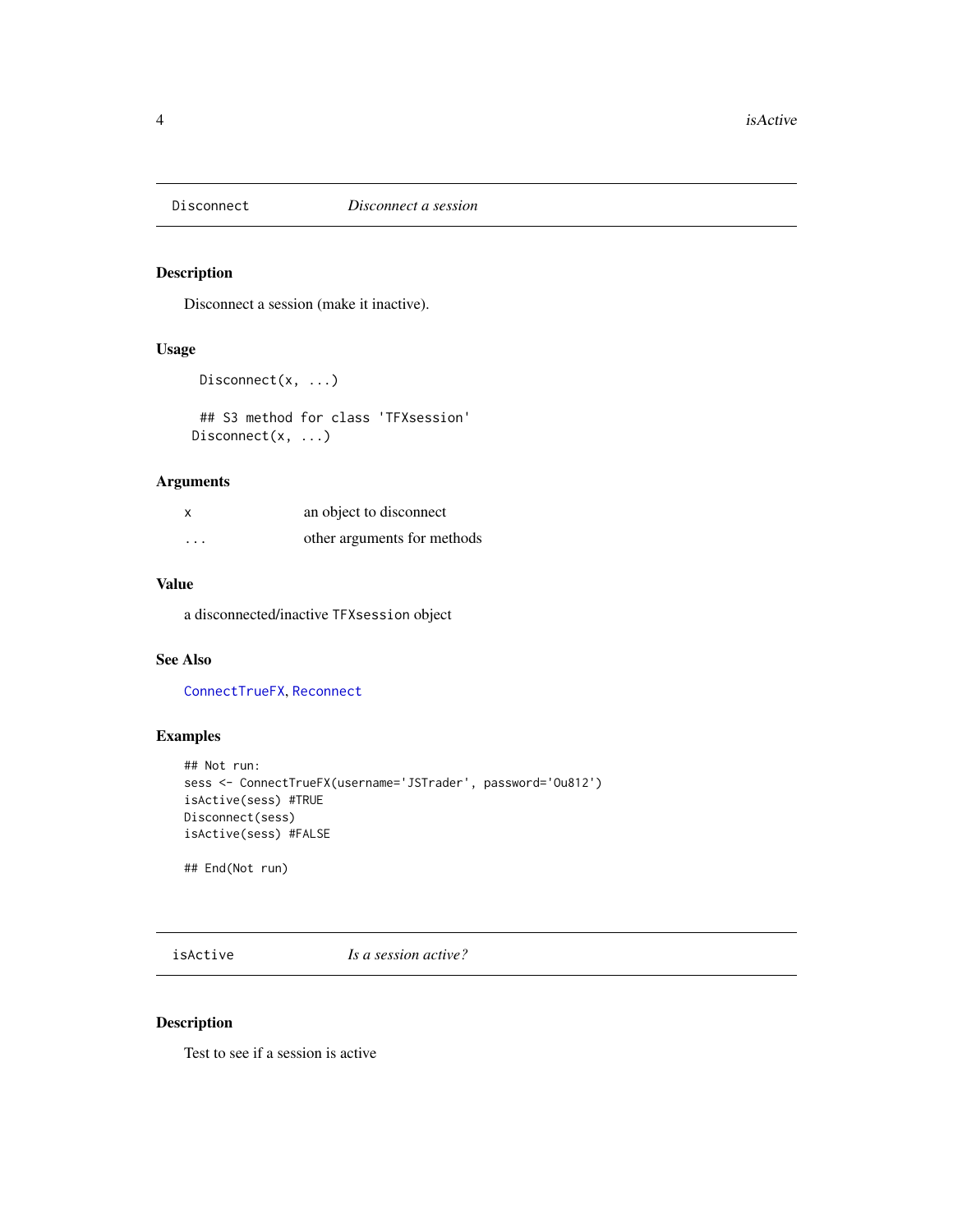#### <span id="page-4-0"></span> $ParseTrueFX$  5

## Usage

```
isActive(x, ...)
## S3 method for class 'TFXsession'
isActive(x, ...)
```
## Arguments

| x        | an object to test           |
|----------|-----------------------------|
| $\cdots$ | other arguments for methods |

## Details

In order for a TFXsession to be active, it must have been authenticated less than 1 minute ago. If it was created with snapshot=TRUE it will become inactive after it is used once.

## Value

logical

#### Note

This function assumes that if the session has not been used in 60 seconds is not active, even though TrueFX(tm) sessions actually stay active for roughly 70 seconds.

## Examples

```
## Not run:
sess <- ConnectTrueFX("GBP/JPY", username='JSTrader', password='Ou812')
isActive(sess) #TRUE
```
## End(Not run)

<span id="page-4-1"></span>ParseTrueFX *Parse TrueFX(tm) response*

## Description

Parse the results of a TrueFX(tm) query.

## Usage

ParseTrueFX(x, pretty = TRUE)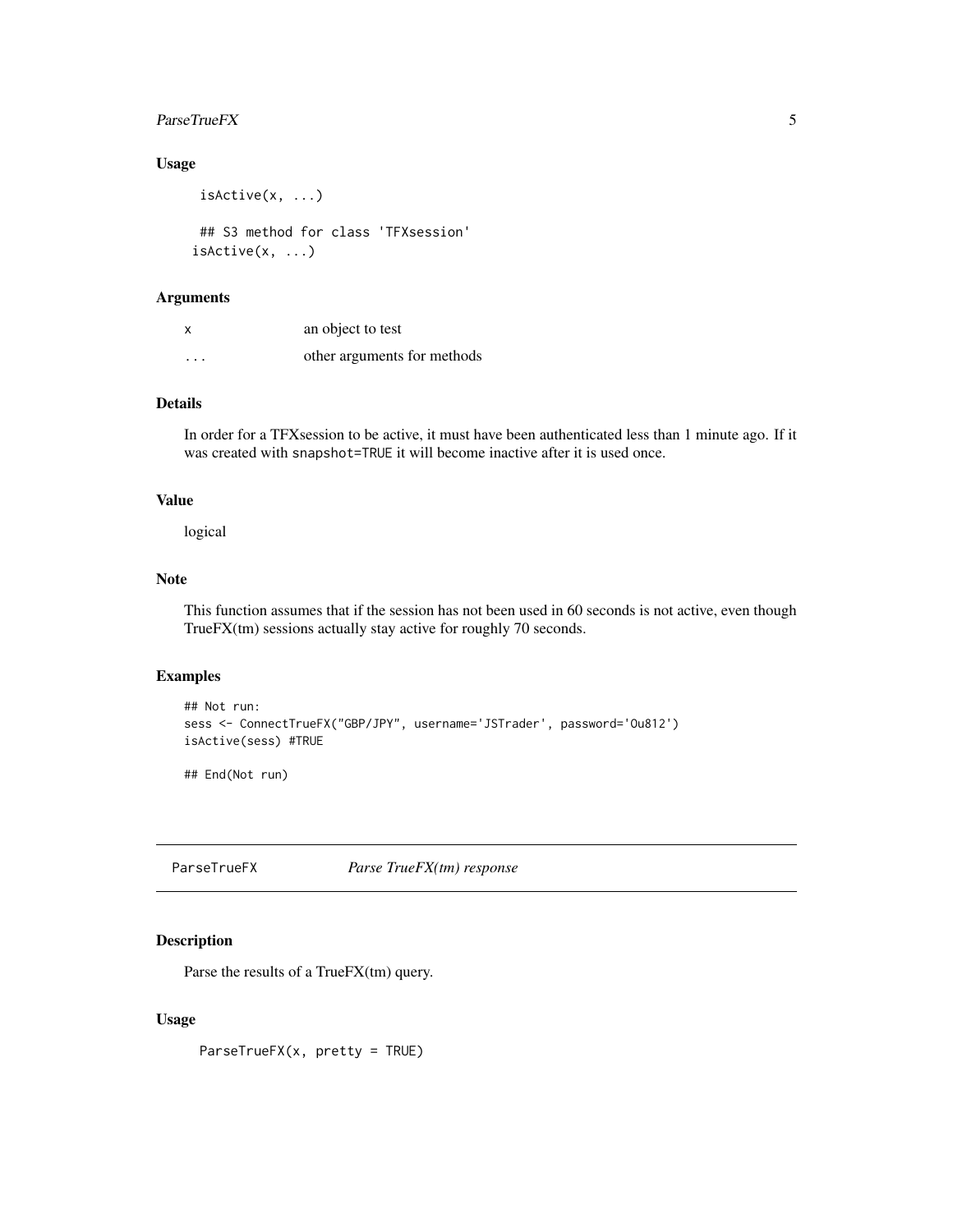#### <span id="page-5-0"></span>**Arguments**

| X.     | The response from a TrueF $X(tm)$ request. Can be any of the three formats:<br>default.csv or html                                                            |
|--------|---------------------------------------------------------------------------------------------------------------------------------------------------------------|
| pretty | logical. If TRUE (Default), output will be converted to a data frame and columns<br>will be converted from character to the appropriate classes and combined. |

#### Details

This function will parse the results of a call to [QueryTrueFX](#page-1-2). It can handle any of the three TrueFX(tm) response formats: "default", "csv", or "html". By default, it will convert the results into a nicely formatted data.frame. If, called with pretty=FALSE, a list of strings will be returned.

All times are in GMT

## Value

By default, a data.frame is returned that has columns "Bid.Price", "Ask.Price", "High", "Low", and "TimeStamp". If called with pretty=FALSE, a list of character vectors – named "Symbol", "BidBigNumber", "BidPip", "OfferBigNumber", "OfferPip", "High", "Low", "TimeStamp" – will be returned.

If the format is "html", there will also be an "Open" column

#### Note

Although the TrueFX(tm) Market Data Web API Developer Guide indicates that both the "csv" and "html" formats include values for "Open", only the "html" format actually does.

#### Author(s)

Garrett See

## References

[http://www.truefx.com/dev/data/TrueFX\\_MarketDataWebAPI\\_DeveloperGuide.pdf](http://www.truefx.com/dev/data/TrueFX_MarketDataWebAPI_DeveloperGuide.pdf)

## See Also

[QueryTrueFX](#page-1-2), [TrueFXRef](#page-8-1)

#### Examples

```
# x <- QueryTrueFX() #Cannot run this if no internet connection
x <- paste0("EUR/USDUSD/JPY1.31#81.9085661.31#81.9435941.31990#81.6421.3182",
            "1#81.50413351311514701335131150004")
ParseTrueFX(x)
ParseTrueFX(x, pretty=FALSE)
```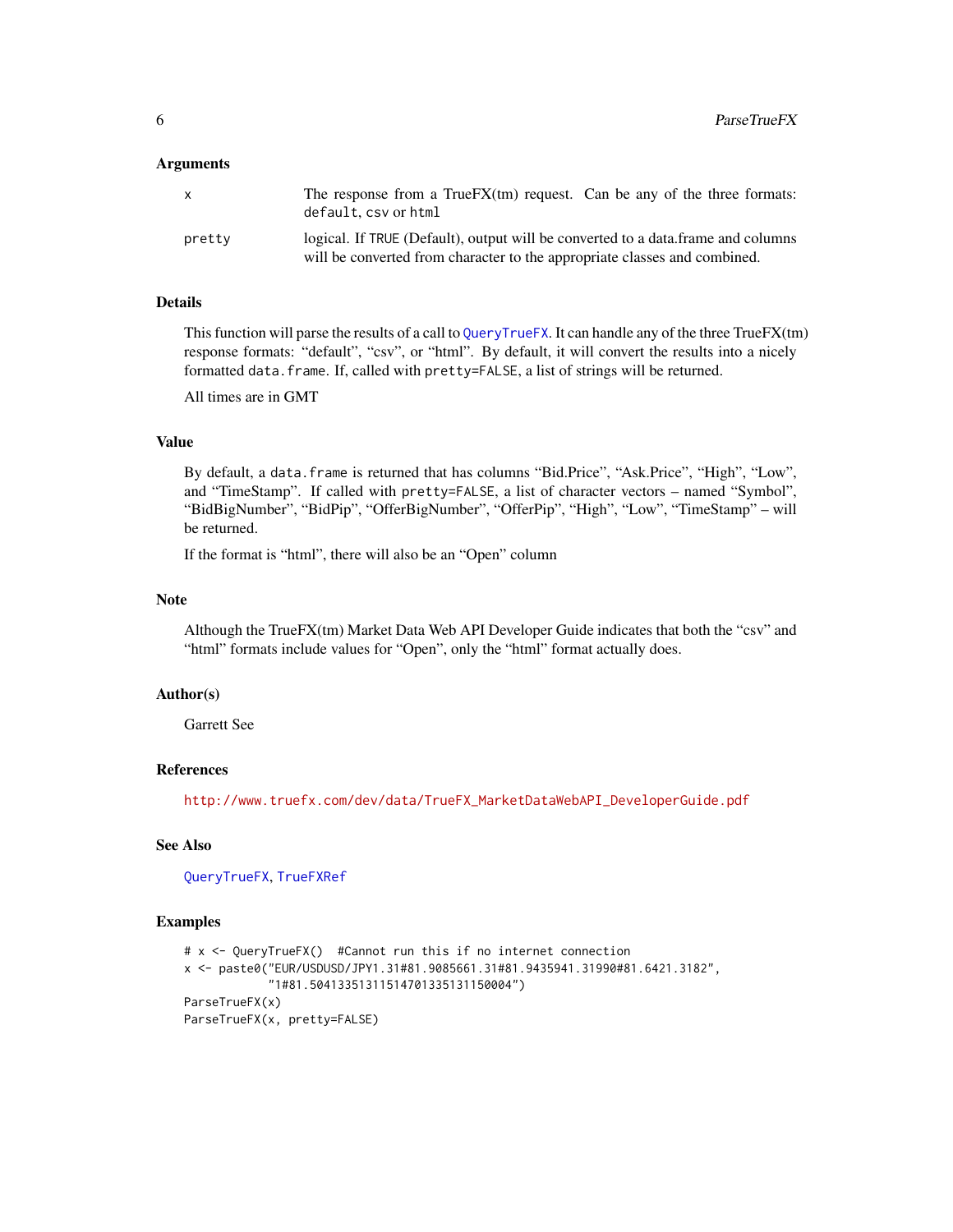<span id="page-6-1"></span><span id="page-6-0"></span>

## Description

Reconnect will create a new session and update the 'id' to the new authenticated id returned by the TrueFX(tm) server.

#### Usage

```
Reconnect(x, ...)
```

```
## S3 method for class 'TFXsession'
Reconnect(x, ...)
```
#### Arguments

| x        | an object to be re-connected |
|----------|------------------------------|
| $\cdots$ | other args for methods       |

## Details

After roughly 70 seconds, an authenticated TrueFX(tm) session will time-out. Also, a connection made with snapshot=FALSE will be disconnected after it is used once.

A non-active TrueFX(tm) session id is treated like an unauthenticated session.

## Value

a TFXsession object of an active/authenticated session.

#### Examples

```
## Cannot run because there may not be an internet connection
## Not run:
## You must use your username and password instead of JSTrader and Ou812
sess <- ConnectTrueFX("USD/JPY", username='JSTrader', password='Ou812')
Disconnect(sess)
isActive(sess) #FALSE
Reconnect(sess)
isActive(sess) #TRUE
```
## End(Not run)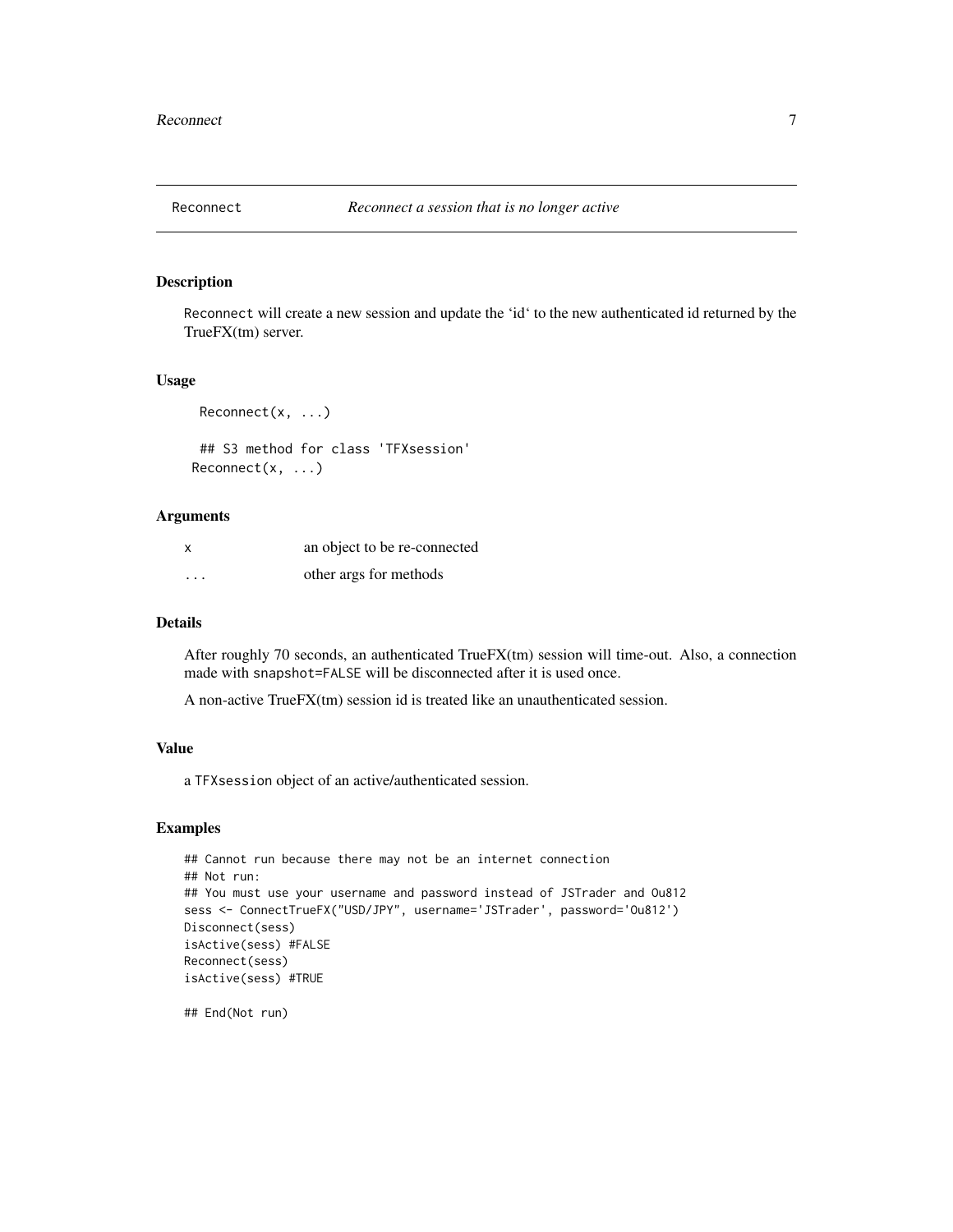<span id="page-7-0"></span>TFX *TFX package: An* R *interface to the TrueFX(tm) Market Data Web API*

#### **Description**

*TrueFX(tm) is a brand name that is owned by Integral Development Corp. This software is in no way affiliated, endorsed, or approved by TrueFX(tm), Integral Development Corp, or any of its affiliates.* The TFX package provides functions to access the free, real-time, top-of-book, dealable, interbank foreign exchange rate quotes provided by TrueFX(tm).

#### Details

The Web API can be accessed with an authenticated or an unauthenticated session. The following is from TrueFX(tm) Market Data Web API Developer Guide: "Unauthenticated requests ... return a default response in the form of a snapshot session that includes data for all currency pairs... Unauthenticated requests do not support the more powerful query-based functionality, including incremental responses containing only the changed currency pairs."

A registered TrueFX(tm) account with a confirmed username is required to create an authenticated session (TrueFX(tm) accounts are free).

There are typically three steps to creating an authenticated TrueFX(tm) session and requesting data:

[ConnectTrueFX](#page-1-1) is used to request a TFXsession object which has a session ID needed to make a data request.

[QueryTrueFX](#page-1-2) will request market data from TrueFX(tm) using a TFXsession object that was created by ConnectTrueFX

[ParseTrueFX](#page-4-1) will parse the results returned by QueryTrueFX into something that is easier to work with.

There are also functions to [Disconnect](#page-3-1) and [Reconnect](#page-6-1) a TFX session

This package does not yet have explicit support streaming data, but it can be accomplished a few different ways, one of which would be to use a while loop.

In addition to real time data, TrueFX(tm) also offers historical data since 2009.

From the TrueFX(tm) website, "TrueFX is the first service that brings you real, dealable prices from real market participants from all the major market makers, with absolutely no intermediary. As a technology company, we can offer you historical tick-by-tick market data, at zero cost to you.

This data is top-of-the-book, tick-by-tick market data, with fractional pip spreads in millisecond detail. All timestamps are based on GMT."

The data can be downloaded from <http://www.truefx.com/?page=downloads>

There is a script in the /inst/parser directory of the FinancialInstrument pacakage ([http://tinyurl.](http://tinyurl.com/DownloadTrueFX) [com/DownloadTrueFX](http://tinyurl.com/DownloadTrueFX)) that will download all available data, convert it to xts and save it to disk in binary files that are split by day such that FinancialInstrument:::getSymbols.FI can easily read them.

Some version of that script may make its way into a future release of this package.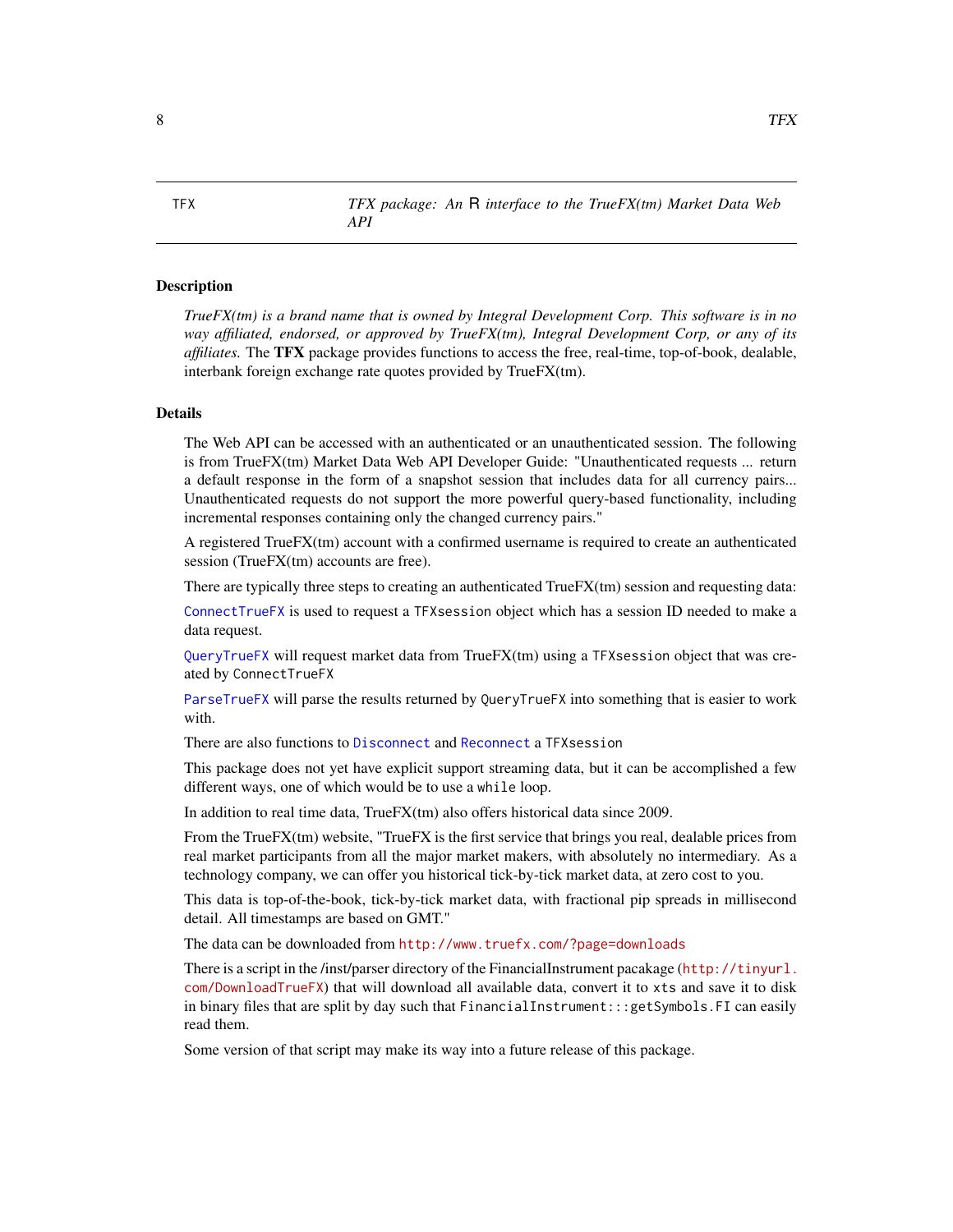#### <span id="page-8-0"></span>TrueFXRef 99

### Author(s)

Garrett See <gsee000@gmail.com>

#### References

<http://www.truefx.com>

[http://www.truefx.com/dev/data/TrueFX\\_MarketDataWebAPI\\_DeveloperGuide.pdf](http://www.truefx.com/dev/data/TrueFX_MarketDataWebAPI_DeveloperGuide.pdf)

#### Examples

```
## Not run:
## Unauthenticated
QueryTrueFX()
QueryTrueFX(pretty=FALSE)
```

```
## Must have a TrueFX(tm) account to run the following (Membership is free)
## Replace JSTrader and Ou812 with your username and password, respectively
id <- ConnectTrueFX("EUR/USD,AUD/JPY", u='JSTrader', p='Ou812', f='html')
QueryTrueFX(id)
```

```
browseURL(paste0("http://webrates.truefx.com/rates/connect.html?id=", id))
```

```
#view the Web API Developer Guide:
TrueFXRef()
```
## End(Not run)

<span id="page-8-1"></span>

| TrueFXRef | Download and view the TrueFX(tm) Market Data Web API Developer |
|-----------|----------------------------------------------------------------|
|           | Guide                                                          |

## Description

Download and view the TrueFX(tm) Market Data Web API Developer Guide

#### Usage

```
TrueFXRef(show = c("pdf", "webpage"))
```
#### Arguments

show What to show. Either "pdf" or "webpage" ("web" and "url" will also be recognized as "webpage"). Alternatively, can be numeric: 1 for "pdf", 2 for "webpage")

#### Value

called for side-effect. Opens the TrueFX(tm) Market Data Web API Developer Guide in a pdfviewer or web browser.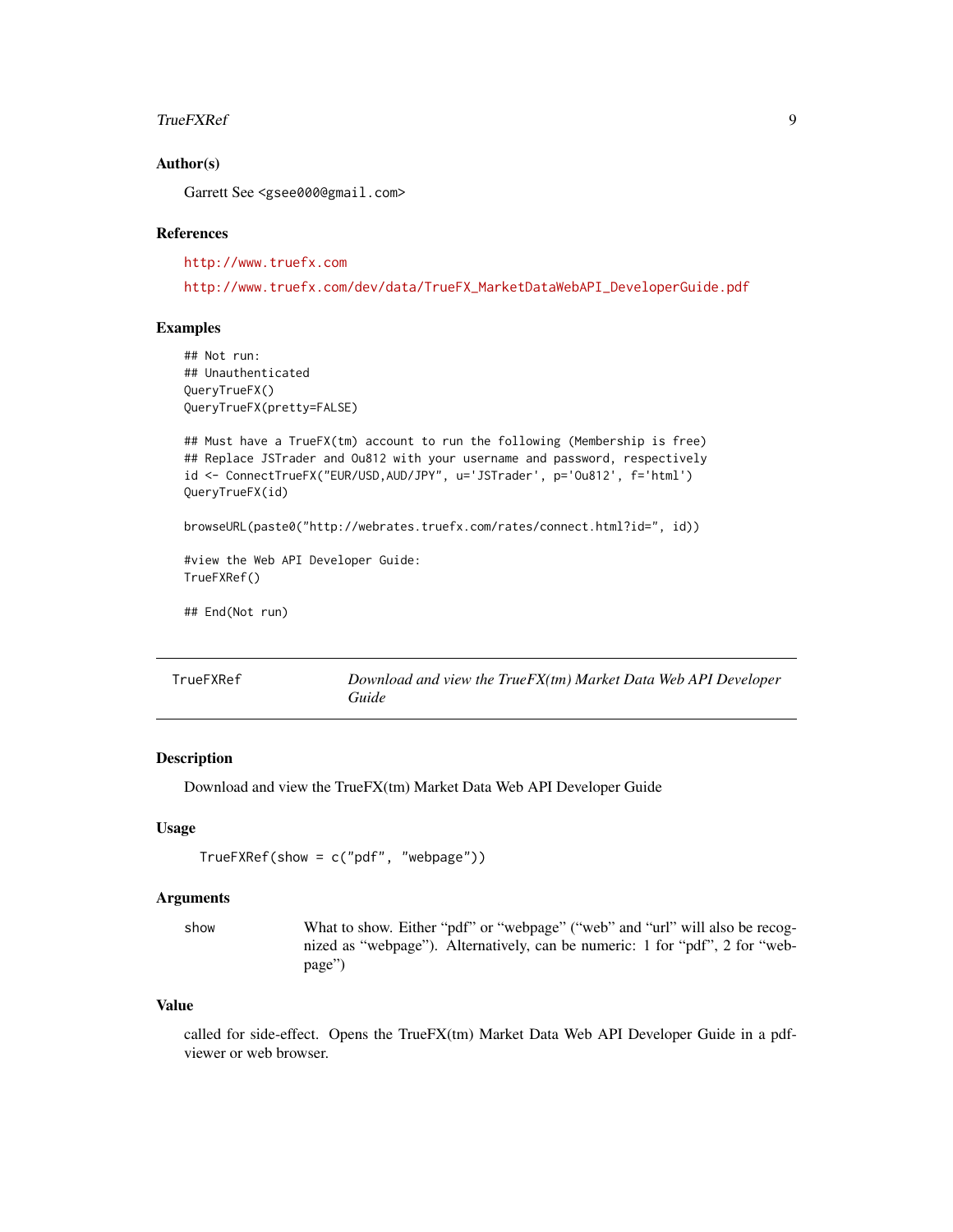## Note

the idea for this function came from the IBrokers function IBrokersRef written by Jeff Ryan. Thanks Jeff!

## Author(s)

Garrett See

## References

[http://www.truefx.com/dev/data/TrueFX\\_MarketDataWebAPI\\_DeveloperGuide.pdf](http://www.truefx.com/dev/data/TrueFX_MarketDataWebAPI_DeveloperGuide.pdf)

## Examples

## Not run: TrueFXRef() TrueFXRef("web")

## End(Not run)